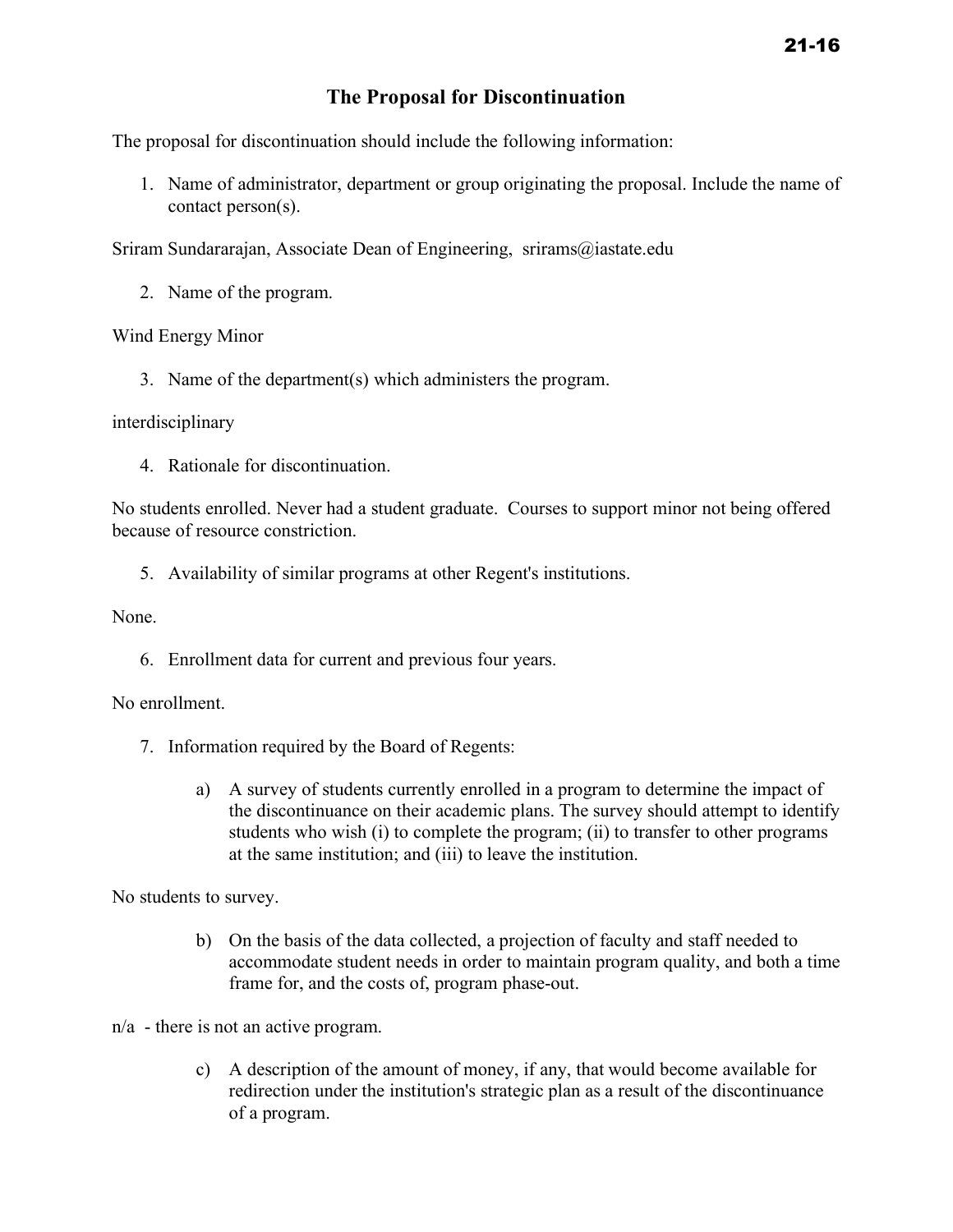None – no resources are being used by the program

d) A description of the impact the discontinuance will have on other programs offered by and the overall mission of the institution.

None. No students are enrolled nor have graduated with the minor.

e) A description of the impact on minorities and on women.

n/a.

f) A description of the potential faculty and staff reductions or reassignments that would result from the discontinuance.

n/a. No faculty are assigned to support program.

g) A description of how existing facilities and equipment freed by the discontinuance would be utilized.

n/a. No facilities are being used.